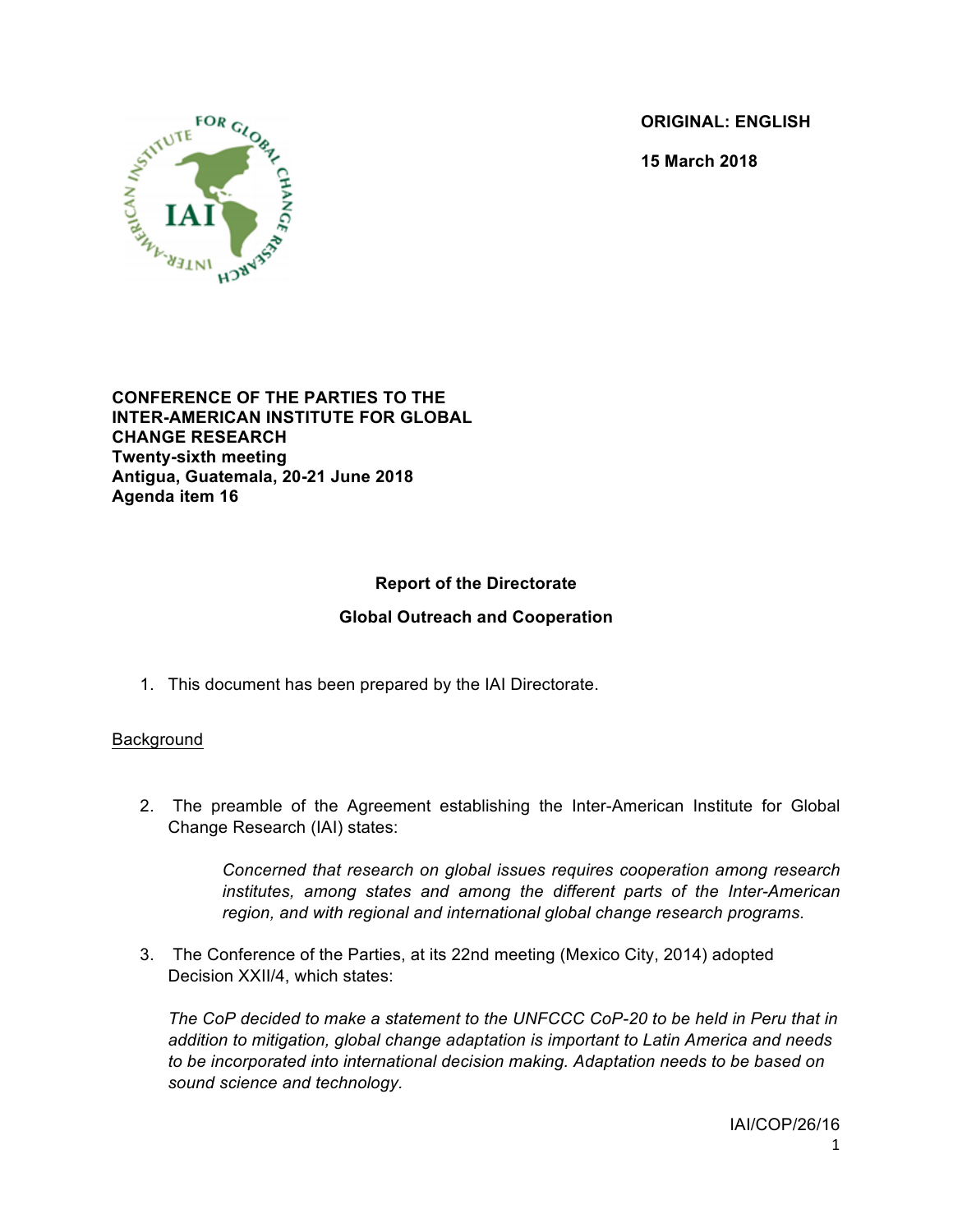4. In light of the above, a number of activities and efforts were developed and implemented by the IAI Directorate to enhance partnerships with multi-lateral environmental agreements and inter-governmental and non-governmental organizations and are described in this document.

#### Introduction

- 5. The IAI Directorate gained increased visibility from participation during the intersessional period at meetings of the United Nations Framework Convention on Climate Change (UNFCCC), Convention on Biological Diversity (CBD) and the High-Level Political Forum on Sustainable Development (HLPF).
- 6. In 2017, the Directorate participated for the first time in the  $46<sup>th</sup>$  Session of the Intergovernmental Panel on Climate Change (IPCC-46) held from 6 to 10 September in Montreal, Canada. In addition, the Directorate also participated in the UN Ocean Conference to support the implementation of Sustainable Development Goal 14 "Conserve and sustainably use the oceans, seas and marine resources for sustainable development", held in New York, United States, from 5 to 9 June 2017.
- 7. A brief summary of the Directorate's activities at meetings organized during sessions of the Subsidiary Bodies and the Conference of the Parties of the Conventions, the UN Ocean Conference and IPCC-46 will be described in the next section. The Directorate is grateful for the support received by the Parties that made organization of these events possible and acknowledges the participation of the IAI focal points from the Dominican Republic and Mexico.
- 8. The Directorate has submitted its application for and will soon be granted Observer Status with: the United Nations Convention to Combat Desertification (UNCCD), the Intergovernmental Panel on Climate Change (IPCC) and the United Nations Economic and Social Council (ECOSOC).
- 9. The Directorate signed a Memorandum of Understanding with Future Earth (September 2017) and one with the Intergovernmental Science-Policy Platform on Biodiversity and Ecosystems Services (IPBES) during a special ceremony during its  $6<sup>th</sup>$  Session, in Medellin, Colombia. At the time of writing, a Memorandum of Cooperation has been drafted with the Amazon Cooperation Treaty Organization (ACTO) and the International Network of Climate Change Centers of Excellence and Think Tanks for Capacity Building (INCCCETT 4 CB). These Memoranda of Understanding should be signed by the start of the 26th meeting of the Conference of the Parties to the IAI (CoP-26).
- 10. Moreover, the Directorate has developed partnerships with the United Nations Office for South-South Cooperation (UNOSSC), the Pvblic Foundation and the Cousteau Society. A description of collaboration with these organizations can be found in the International Partnerships section of this document.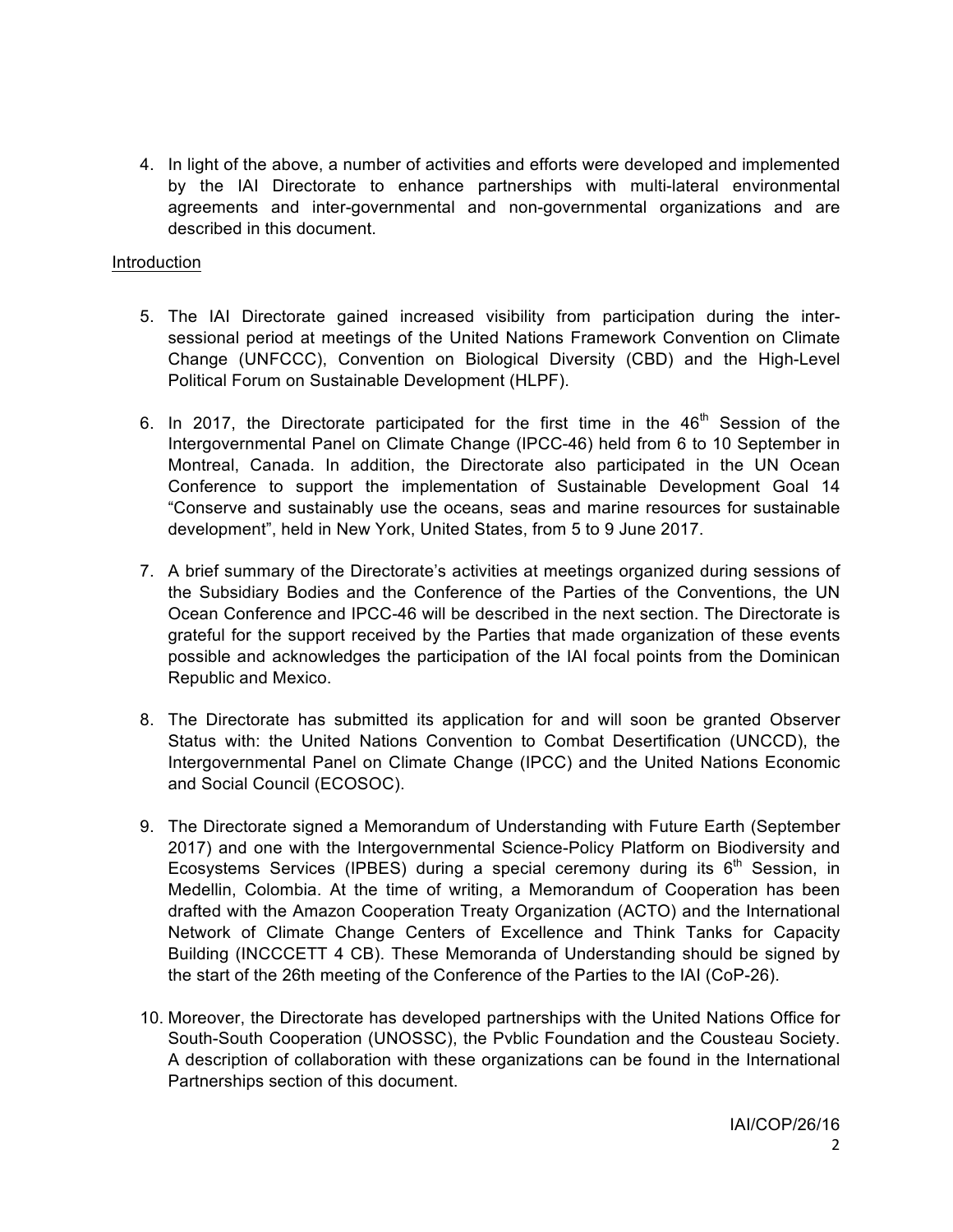11. The following paragraphs will describe activities held during the inter-sessional period, in chronological order.

#### UN Ocean Conference

- 12. The IAI Directorate and the United Nations Development Program (UNDP) organized a joint side-event on 5 June 2017 on the margins of the UN Ocean Conference on "How scientific knowledge on oceans can contribute to the implementation of national action plans on climate and human-induced changes". Panelists included the Dominican Republic focal point to the IAI, H.E. Francisco Dominguez Brito, Minister of Environment and Natural Resources of the Dominican Republic, H.E. Diego Moreno, Vice-Minister from the National Secretariat of Environment, Climate Change and Sustainable Development of Argentina, investigators from the IAI's collaborative research network "Variability of Ocean Ecosystems around South America (CRN3070 - VOCES)" Dr. Alberto Piola and Dr. Jose Muelbert, Dr. Rebecca Klaus, senior advisor and expert in Marine Spatial Planning and Protected Areas of the Cousteau Society and Mr. Nik Sekhran, UNDP Director for Sustainable Development of the Bureau for Policy and Programme Support. The panel was moderated by Ms. Jessica Faieta, UNDP Assistant Secretary-General and Director for the Regional Bureau for Latin America and the Caribbean.
- 13. The side-event focused on current scientific knowledge on oceans to identify knowledge gaps and contribute towards national action plans on climate and human induced changes in the oceans.
- 14. The IAI made a statement during the UN Ocean Conference Partnership Dialogue on increasing scientific knowledge and developing research capacity and transfer of marine technology on 8 June 2017. The webcast of the side-event and the statement from the IAI is available at http://www.iai.int/statement-iai-partnership-dialogue-6.
- 15. Following the successful partnership of this event, the IAI Directorate is exploring areas for future collaboration with the Cousteau Society and other partners involved in ocean research. In this context, one of the potential areas identified is cooperation with the Cousteau Observatory for seas and coastal areas, based in Costa Rica. The Cousteau Society invited the Directorate to participate in the round table discussion on "maritime spatial planning in tropical areas" at the event "Coastal and marine observations: the challenges for sustainable development" held on 28 November 2017 in Costa Rica, jointly with the University of Costa Rica, the French Embassy and the Ministry of Environment and Energy. A representative from the IAI VOCES network, Dr. Marina Marrari, represented the Directorate at this event.

## Future Earth

16. The IAI and Future Earth, signed a Memorandum of Understanding (MoU) on 7 September 2017 on the margins of IPCC-46 held in Montreal, Canada. The MoU identifies scientific research, outreach activities and open data initiatives that will benefit both organizations. In an effort to build on existing synergies and strengthen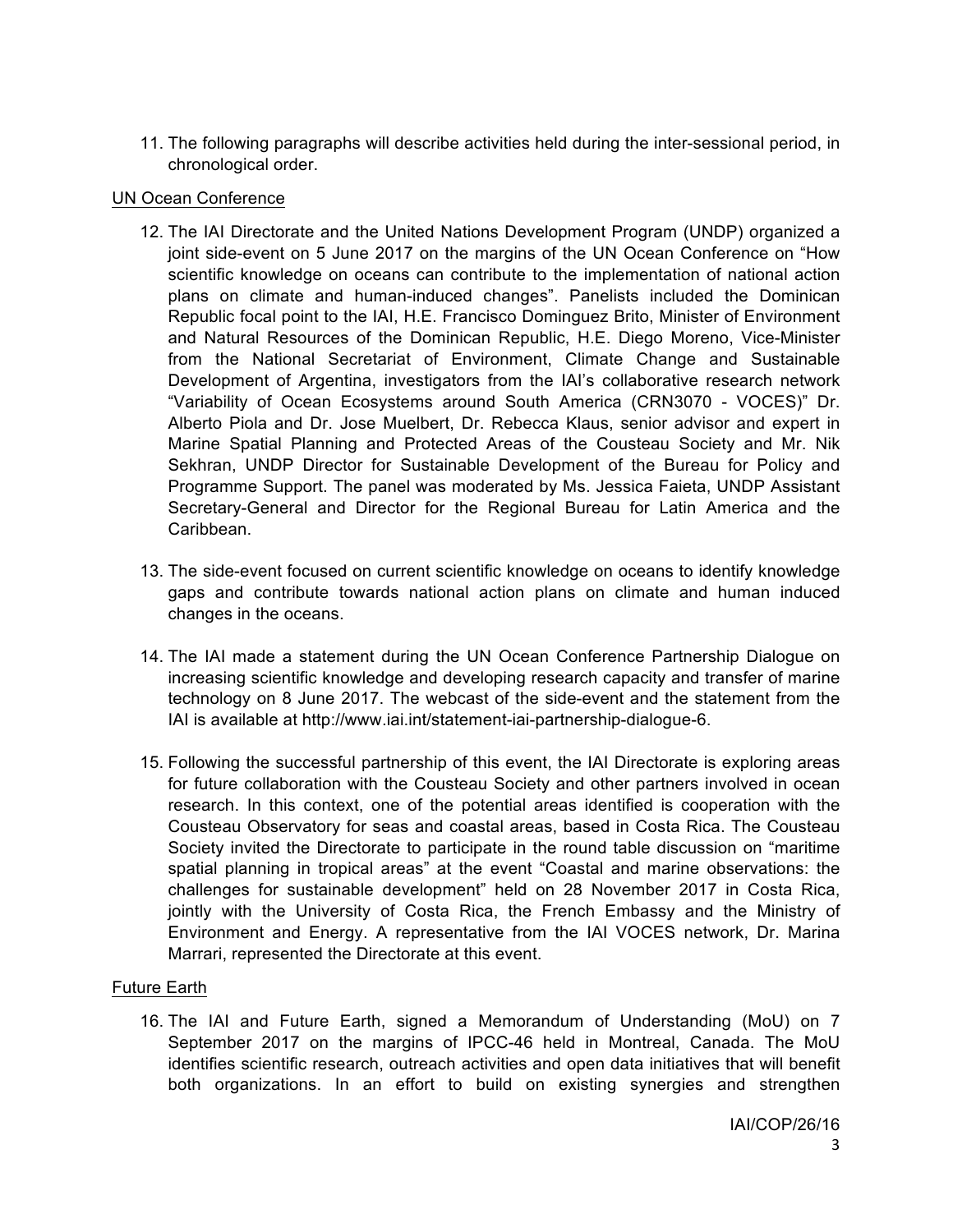collaboration, the Directorate assisted Future Earth in the organization of its Annual General Assembly meeting which was held at the IAI headquarters in Montevideo, Uruguay from 24 to 27 April 2018. The Directorate organized a Regional Workshop with the participation of Uruguayan government representatives and scientists on 26 April 2018.

### IPCC-46

17. The Directorate participated at the IPCC-46 and met with IPCC Vice-Chairs from the Americas to explore how to enhance contributions from scientists in Latin America and communicate scientific results generated by IAI project scientists under the Sixth Assessment Report (AR6). The Directorate and the IPCC Vice-Chairs also agreed on short-term steps and long-term actions to ensure collaboration, such as making the IAI research data more easily available<sup>1</sup>, enhancing regional studies in South America and Central America and the Caribbean, collaborating on science communication and training and working with Parties to recommend nominations from the region for representation in the assessments. Twenty investigators from current and past IAI networks have been nominated by the Parties and selected to participate in the IPCC AR6. The IAI Directorate was admitted as an Observer Organization at the 47<sup>th</sup> Session of the IPCC, held in Paris, France from 12 to 16 March 2018 and, in this role, will be able to nominate scientists to future assessments and meetings.

### UNFCCC COP-23

- 18. The Directorate was invited as an official delegate to the  $4<sup>th</sup>$  Annual Media for Social Impact Summit held at the United Nations on 14 September 2017. The Summit was an exclusive invitation-only event that brought together representatives of leading media companies with senior United Nations executives and communications specialists to highlight the role of media in promoting the UN Sustainable Development Goals (SDGs). This event was organized by the Pvblic Foundation in New York, a media organization that has been working closely with the United Nations Secretariat to, among other activities, promote awareness and action related to the implementation of the SDGs.
- 19. Following participation at the Media Summit, the Directorate established a partnership with the Pvblic Foundation to promote science and climate change communication with a digital social media campaign "Science for Action" held during the first week of the Twenty-third session of the Conference of the Parties (COP 23) to the UNFCCC held in Bonn, Germany, from 6 to 17 November 2017. The IAI-Pvblic partnership was announced on the websites of both organizations as well as on the SDG Media Zone, which is a partnership between the Office of the President of the United Nations General Assembly and the United Nations Department of Public Information.
- 20. The IAI and Pvblic partnership is part of the IAI Communication Strategy<sup>2</sup> to make communication of complex issues contribute towards informed national and regional

<sup>&</sup>lt;sup>1</sup> See: Decision XXV/6: Open data policy and principles, document IAI/COP/26/20a

<sup>2</sup> Decision XXV/23: IAI long-term communication strategy and plan document IAI/COP/26/18a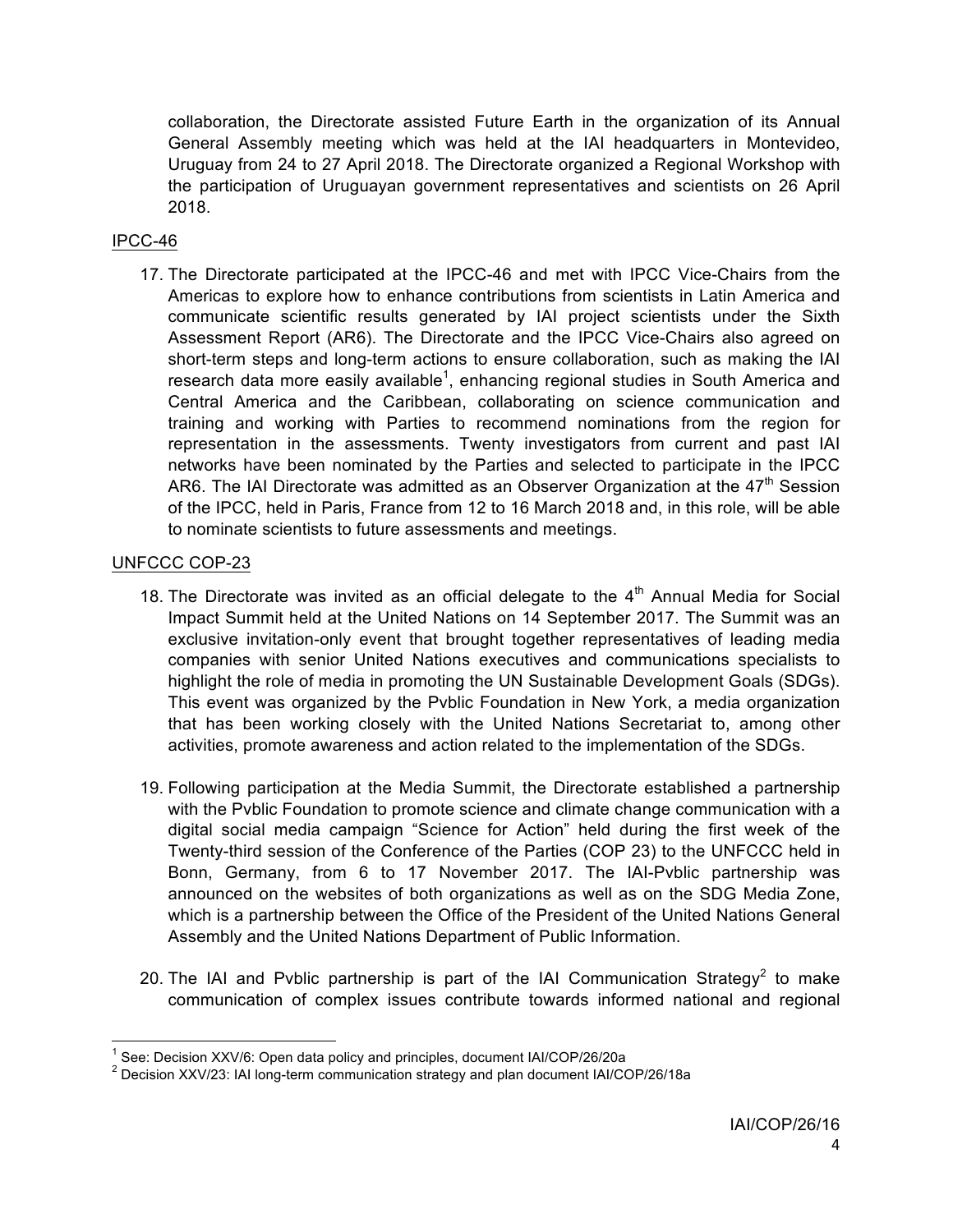solutions. The Directorate and the Pvblic Foundation are currently developing joint activities.

- 21. The digital social media campaign "Science for Action" was held during the first five days of COP-23, from 6 to 10 November 2017. Social media engagement and impact was measured based on the use of the SDG Media Zone's SDG Live hashtag (#SDGLive). During that time period,  $\#$ SDGLive racked up 2.5 million impressions<sup>3</sup> and reached over 780 thousand people, was used in 98 Instagram posts and 529 Twitter posts. A report of the campaign is available as an Information Document<sup>4</sup>.
- 22. Several posts were made on the social media of the IAI, and the videos of the interviews were uploaded to YouTube. Real-time traffic was generated by posts from @SDGMediaZone, @IAI news and @ioneanderson. The IAI account @IAI news generated 10.3K impressions and 2.6% engagement rate. The @ioneanderson account reached 20,3K impressions and 2.5% engagement rate. In November, the IAI recorded the highest number of followers on Facebook for the year. The promotional video and the short interviews conducted during COP-23 are available on the IAI website<sup>5</sup>.
- 23. Following the success of the Science Communication campaign model during the UNFCCC COP-23, the Directorate met with the Secretariats of the Intergovernmental Science-Policy Platform on Biodiversity and Ecosystems Services (IPBES) and the Intergovernmental Panel on Climate Change (IPCC) to discuss collaboration and joint efforts to promote science communication. As a result, the Directorate has developed closer collaboration with both assessment bodies as part of its long-term communications strategy and plan. The Head of Communications of IPBES and IPCC participated remotely in the meeting of the Collaborative Research Network program (CRN3) held in Cancun, Mexico on 29 November to 1 December 2017 to present to the IAI investigators their experience with communication of science. The IPCC progress Report on Communication and Outreach Activities to the Forty-Seventh session (IPCC-47) mentions participation at the IAI CRN3 meeting. Both IPCC and IPBES have been close partners of the IAI on Twitter.
- 24. The Directorate co-organized the UNFCCC COP-23 side-event "Catalysing Climate Action, Realizing the SDGs: Science, Interconnections and Implementation" with the German Committee Future Earth, DFG, the African Centre for Technology Studies (ACTS), the German Development Institute in cooperation with the World Climate Research Programme (WCRP) on 6 November 2017. Mexico's focal point to the IAI, Dr. Maria Amparo Martinez Arroyo, Director General of the National Institute of Ecology and Climate Change (INECC), represented the IAI at this event. She highlighted the importance of linking national policy frameworks and the 2030 Agenda to scientific research. The side-event promoted a discussion among scientists and policy-makers on

 $3$  Impression measures the total number of viewers of a conversation and engagement measures how viewers or followers are engaged with the material.<br><sup>4</sup> I IAI/COP/26/Info.4 UNFCCC COP-23 Social Media Report

 $<sup>5</sup>$  http://www.iai.int/?p=28393 and http://www.iai.int/?p=28395</sup>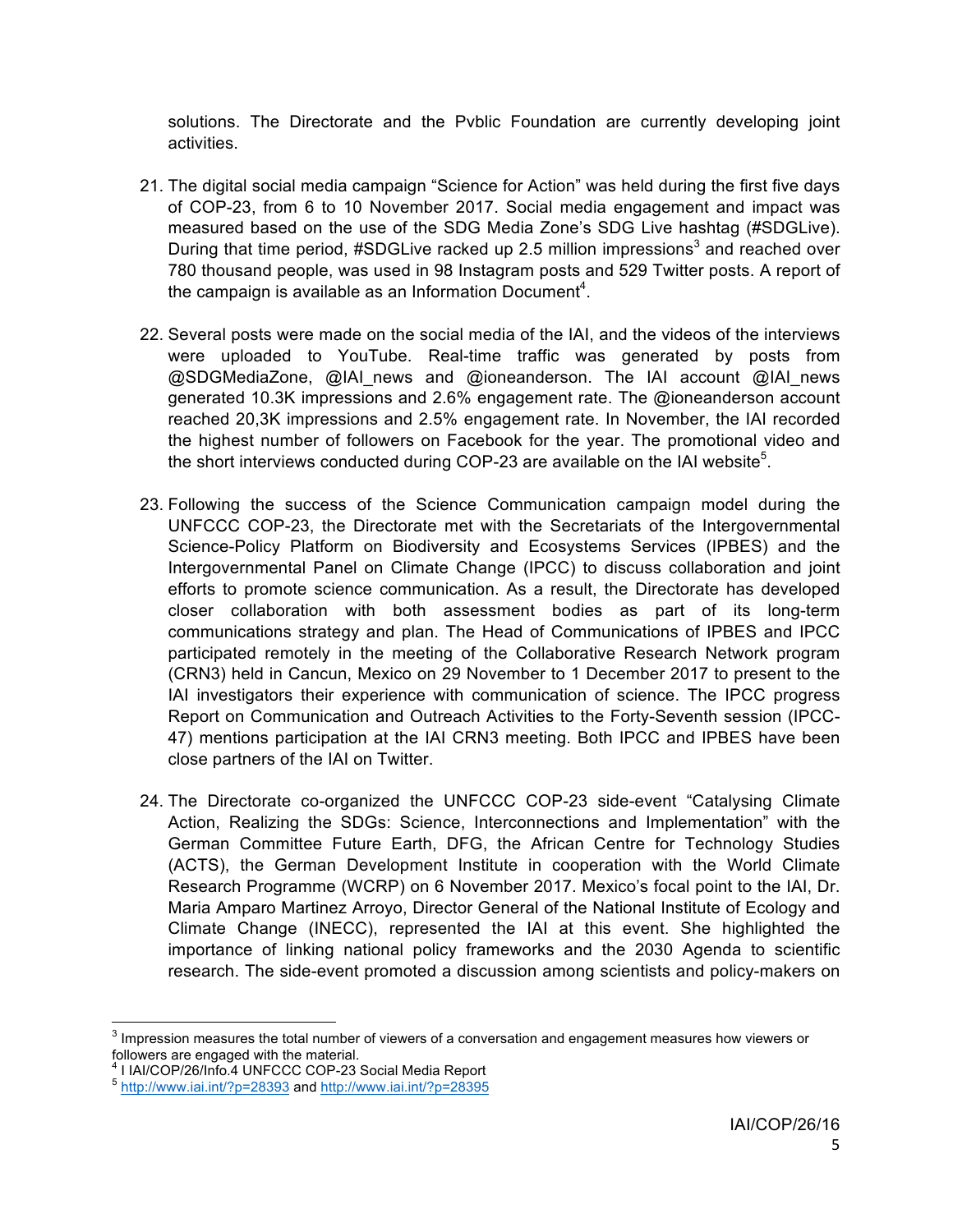the importance of research agendas in considering interconnections towards scienceinformed implementation or national and international policies.

- 25. The Directorate held bilateral meetings with Parties and organizations during the High-Level Segment of COP-23, from 13 to 16 November 2017. The Executive Director met with chief negotiator and Presidential advisor to Suriname, Ambassador Winston Guno Lackin, to discuss accession of Suriname to the IAI, which is currently under consideration by that nation.
- 26. The Directorate also met with the IPCC Task Force Bureau Co-Chair Dr. Eduardo Calvo Buendia from Peru and the Peruvian Minister of Environment H. E. Ms Elsa Galarza to discuss collaborations and support from Peru.
- 27. The Directorate also held meetings with the Director of the UNOSSC Mr. Jorge Chediek, Mr. Xiaohua Zhang and Ms. Ajita Singh to discuss collaboration and to announce officially the IAI-UNOSSC partnership. This partnership will promote, coordinate and support South-South and triangular cooperation to advance climate change research issues, such as climate resilient megacities, particularly in the Americas. The first joint project was announced following a joint meeting on climate resilient governance in megacities in the South that was held on 2-3 April 2018, in Santiago, Chile.
- 28. The Directorate also participated in an event organized by the Secretariat to the International Network of Climate Change Centers of Excellence and Think Tanks for Capacity Building (INCCCETT 4 CB) that concluded with an MoU to be signed among the Parties to the agreement, which include: The Centre de Compétences Changement Climatique (4C Maroc), the Inter-American Institute for Global Change Research (IAI), the Basque Centre for Climate Change (BC3), the Institut du Développement Durable et des Relations Internationales (IDDRI), the Brazilian Research Network on Climate Change (Rede Clima), the Center for Climate and Resilience Research of Chile (CR)2, the International Research Institute for Climate and Society of Columbia University (IRI), the German Development Institute (DIE), the National Climate Change Strategy Research and International Cooperation Center of China (NCSC), the Consortium of Finnish Universities (T3- Tampere), the Stockholm Environment Institute (SEI), the International Institute for Sustainable Development (IISD) and the African Centre for Technology Studies (ACTS).

## CBD SBSTTA-21

29. The IAI and the Secretariat of the Convention on Biological Diversity (CBD) released the publication "The Lima Declaration on Biodiversity and Climate Change: Contributions from Science to Policy for Sustainable Development<sup>6</sup>" as part of the CBD Technical Series. The scientific publication, co-edited by the IAI, offers data and recommendations for policy implementation on the impacts of climate change on biodiversity. It includes contributions from investigators from three IAI networks and was distributed to delegates attending the Twenty-first meeting of the Subsidiary Body on Scientific, Technical and

 <sup>6</sup> See http://www.iai.int/?p=29247&lang=en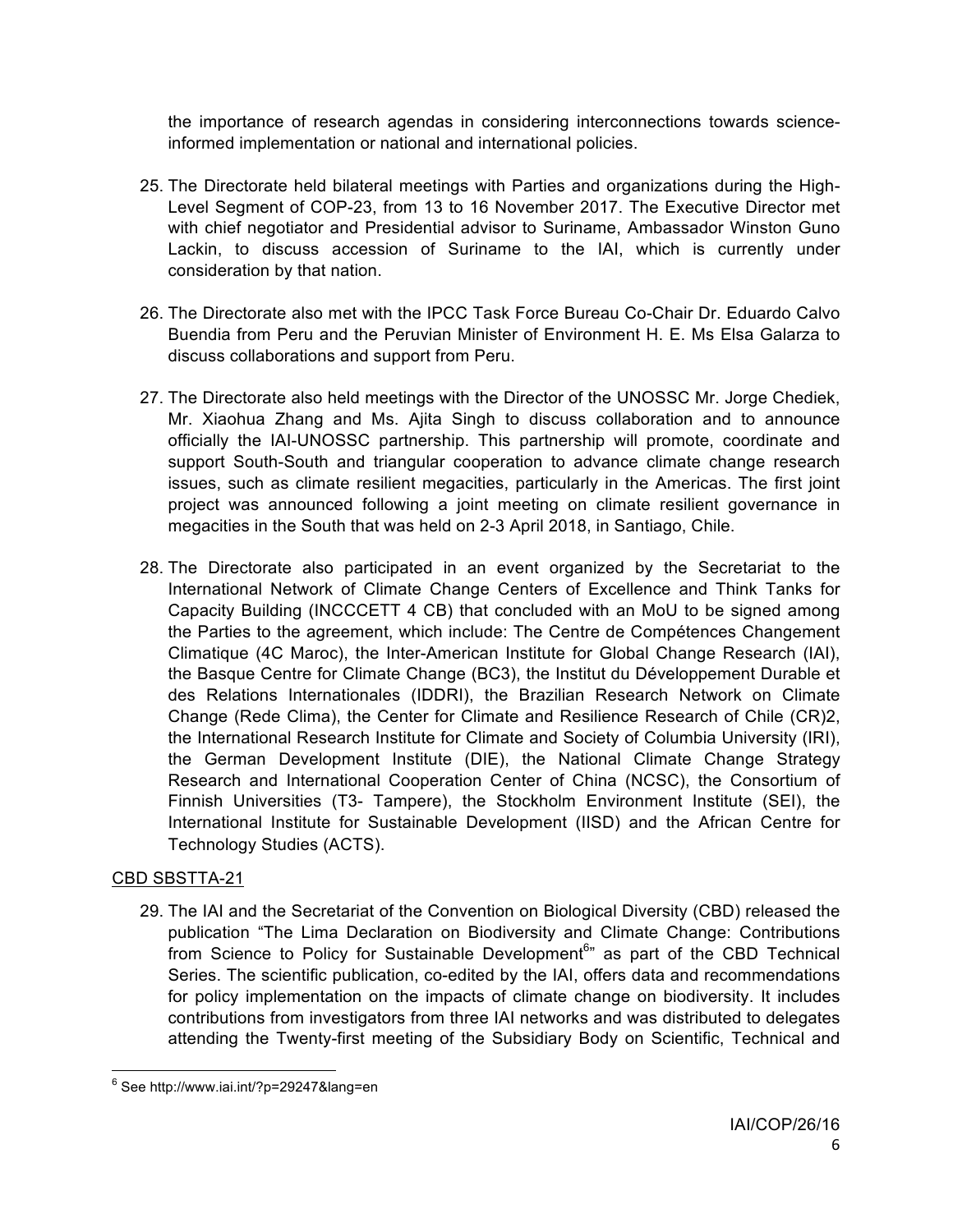Technological Advice (SBSTTA-21) held in Montreal, Canada from 11 to 14 December 2017. The publication is reflective of the productive partnership between the Directorate and the CBD.

### Recommendation:

- 1. The Conference of the Parties is invited to consider ways to further engage support from its Party delegates in the work and activities of the IAI at meetings of the United Nations conventions and HLPF. Such support may be in the form of submissions and statements delivered to those Bodies, aimed at highlighting the role and contributions of the IAI to those multilateral environmental agreements, and the organization of joint side-events and exhibitions.
- 2. The Conference of the Parties is invited to support the role of the IAI in climate change communication to strengthen the science to policy interface and translation of scientific knowledge needed for the implementation of national and international policies.
- 3. Conference of the Parties is invited to consider adopting the draft decisions contained in the Annex to the present document.